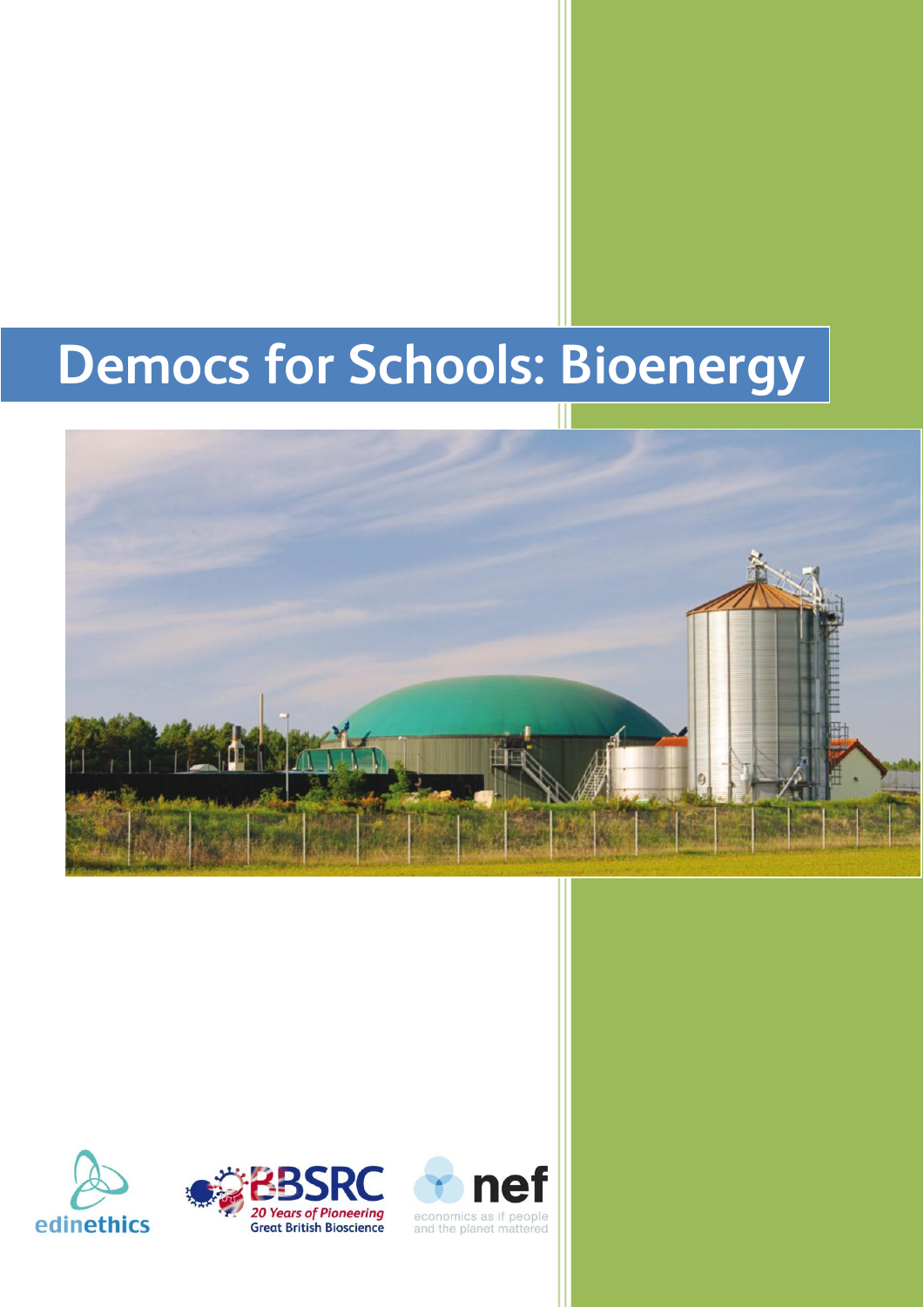## **Page**

| 1.  |                                  |  |
|-----|----------------------------------|--|
| 2.  |                                  |  |
| 3.  | Introduction to Democs3          |  |
| 4.  |                                  |  |
| 5.  |                                  |  |
| 6.  |                                  |  |
| 7.  | What is bioenergy?11             |  |
| 8.  | How to play the game13           |  |
| 9.  | Timetable - 90 minute version13  |  |
| 10. | Round $1$ – The reading round14  |  |
| 11. | Round 2 - The story round14      |  |
| 12. | Round 3 – The info round14       |  |
| 13. | Round 4 – The discussion round15 |  |
| 14. | Round 5 - the cluster round15    |  |
| 15. | Round $6$ – The voting round16   |  |
| 16. |                                  |  |
| 17. | Further reading and links18      |  |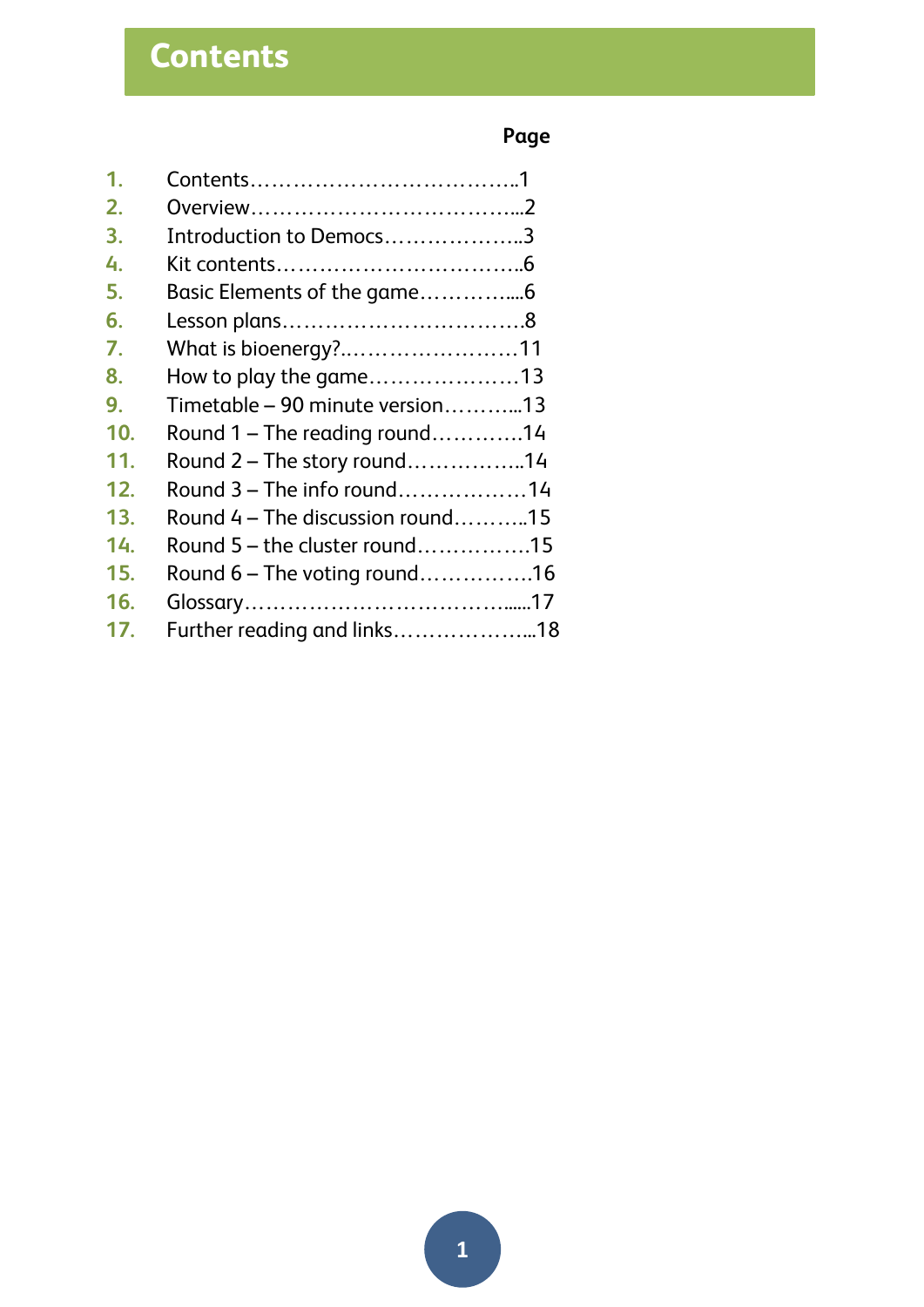# **Overview**

### **Suitable Age:** 13-19

**Duration:** 90 minutes or longer

### **Learning outcomes:**

Students will be able to

- Discuss the ethical and social issues around Bioenergy
- Understand how bioenergy affects different areas of society
- Form your own opinions on bioenergy

**Keywords:** Biofuel, renewable, biodegradable, biodiesel, biomass, carbon footprint, carbon neutral, energy poverty, energy security, non-renewable, biodiesel, bioethanol, biogas, carbon dioxide, waste, residue, fossil fuels, greenhouse gas, climate change, feedstock, environmental, water

**Topics:** Renewable energy, biofuels

### **What you will require:**

- Democs cards
	- o Story cards
	- o Issues cards
	- o Information cards
- Voting grids



**Scan here to download** 

### **Suggested prior knowledge:**

No prior knowledge of biofuels is required. Students should be familiar with fossil fuels, climate change and the requirement plants have for water and nutrients in order to grow properly. To get the most from discussions and contribute their opinions it will help if students are familiar with the concepts of fossil fuel depletion and the role of greenhouse gases in climate change.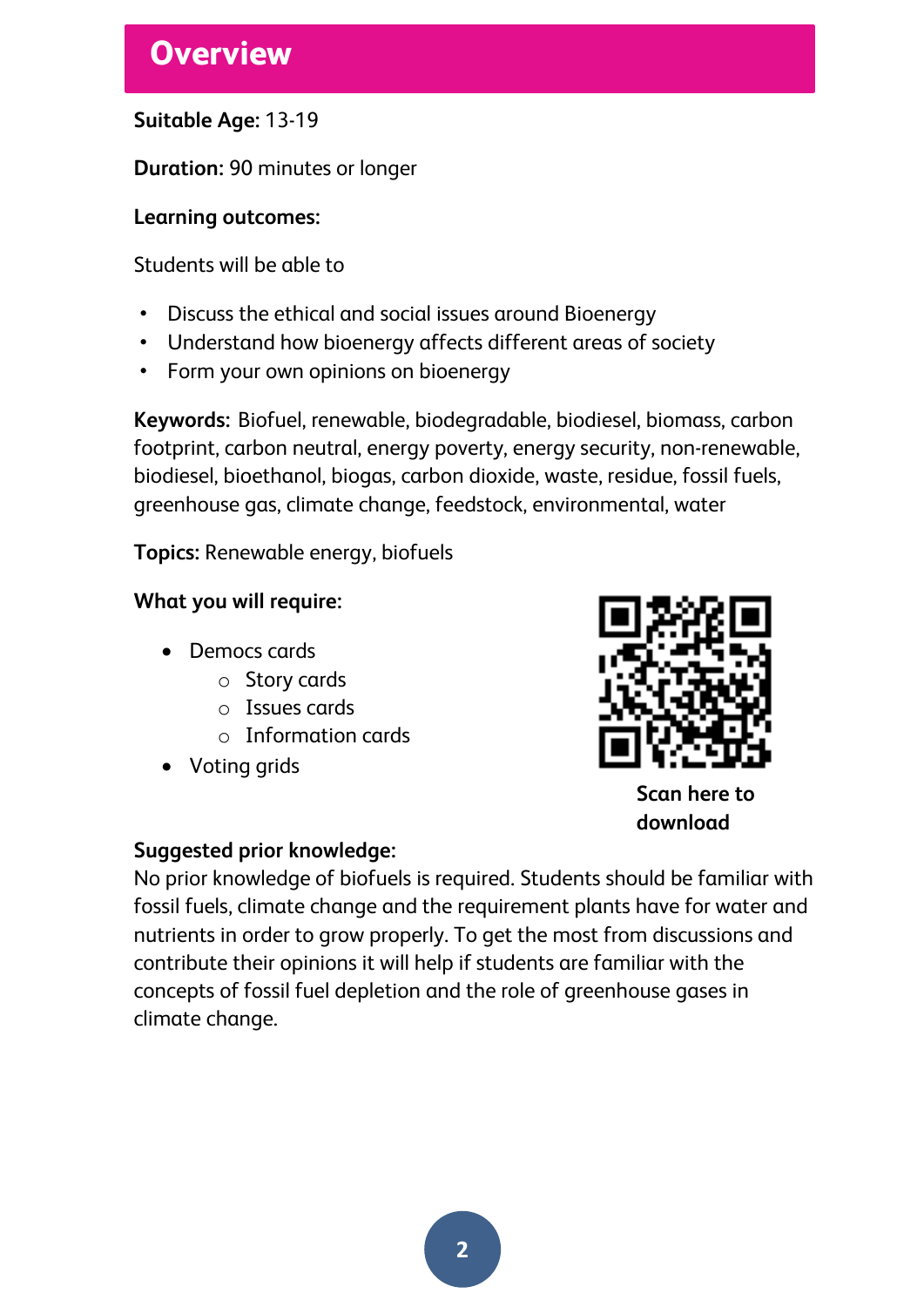# **Introduction to Democs**

### **Using Democs in the teaching and learning of controversial issues**

- **A** Introduction to Democs
- **B** Teaching controversial issues
- **C** Using Democs effectively in the classroom: A step by step guide.

### **A Introduction to Democs**

#### **What is Democs?**

Democs (DEliberative Meeting Of CitizenS) is a conversation card-based activity, i.e. a discussion-based learning tool for dealing with controversial issues. It enables students to find out about a topic, form their opinions, discuss the topic with others, and vote on what they would recommend that the Government or other decision-makers should do.

#### **More about Democs**

- Democs comes in an A6 box or online.
- **Democs is an interactive, collaborative learning process.**
- It is straightforward to facilitate.
- It is suitable for students of Year 9 and above.
- No previous knowledge of the topic is required.
- Democs is unbiased the cards include different viewpoints on the topic.
- **•** Democs is active citizenship. Results from the activities are collected and fed into a bigger national picture, which can inform decision-makers and the government of public opinion.

### **B Teaching controversial issues**

#### **What are the benefits of studying controversial issues?**

Students learn to:

- **Weigh up conflicting evidence.**
- **Find out information.**
- **Detect bias.**
- Ouestion the validity of sources.
- **Present their own considered viewpoint.**
- **Develop skills such as communication and working collaboratively.**
- **Relate science to everyday life.**

#### **What do we need to consider when teaching controversial issues?**

- **Teachers need to give a balanced viewpoint.**
- **All views are expressed with equal emphasis.**
- **The necessary scientific principles need to be understood.**
- Arguments, opinions and information from all sides are presented.
- **Sensitivity and tolerance to different views are encouraged.**
- Bias, prejudice and indoctrination are excluded.
- **A** neutral stance is maintained.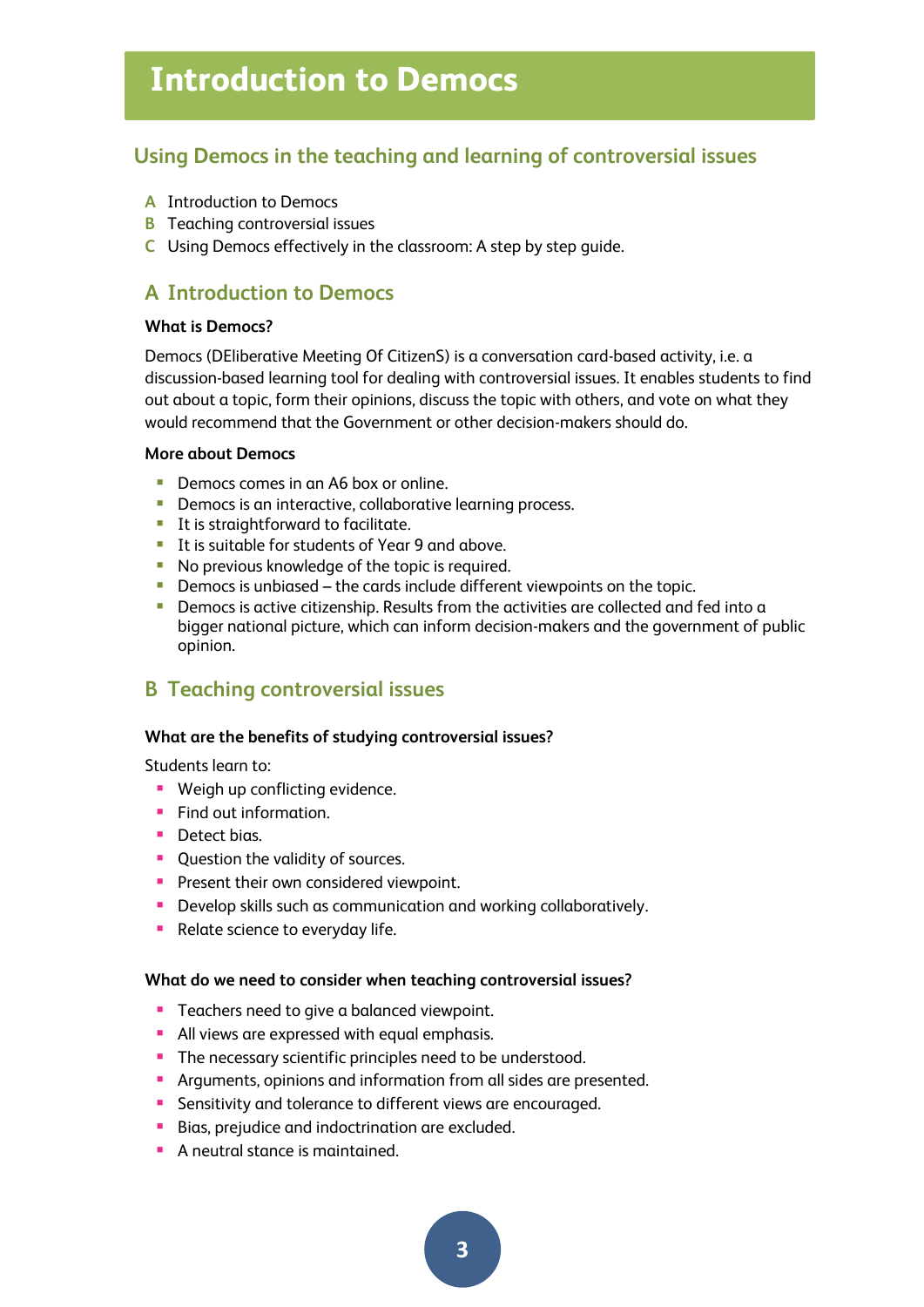#### **Maintaining neutrality and balance**

- **Teachers should not use their authority as teachers as a platform for promoting their** own views.
- The mode of enquiry should have discussion rather than instruction at its core.
- **Discussion should protect divergence of view.**
- **Teacher should have responsibility for quality and standards in learning.**

#### **How does Democs implement these principles?**

During Democs students get involved with the topic:

- **They develop background knowledge and understanding through an introductory** information sheet.
- **They understand the impacts on people using Story Cards.**
- **They gather further information using Information Cards.**
- **They discuss the major questions using Issue Cards.**
- As a group, they identify their concerns and dilemmas by identifying which group the issues belong to.
- **They use their knowledge and judgement to decide which area of the Making choices in** the real world sheet is most important to them.

#### **Further valuable features of Democs**

- **1.** Conversation guidelines create a supportive environment in which all students can form their opinion and express themselves safely.
- **2.** Activities can be given for a follow-up session, to translate student's enthusiasm and learning into action.
- **3.** Most of all, Democs unpicks a topic, making it simple and accessible by breaking it into easy steps.

#### **How does Democs link with key parts of the National Curriculum?**

Democs links with the National Curriculum with Key Stages 3 and 4 in Science, particularly How Science Works, and Citizenship. It can also be used for General Studies, English, Geography, PSHE, and Religious Education.

#### **What learning does it promote?**

- **Democs helps students learn about, think and reflect on controversial topics.**
- It provides an opportunity to students to develop opinions, explore a range of options, and negotiate with others.
- Through Democs students can consider moral responsibility, as well as train in political literacy – two of the three key aspects of the Citizenship Curriculum.
- **Democs links thinking, speaking, emotional literacy, and decision making skills.**
- **P** Democs fosters deliberation rather than debate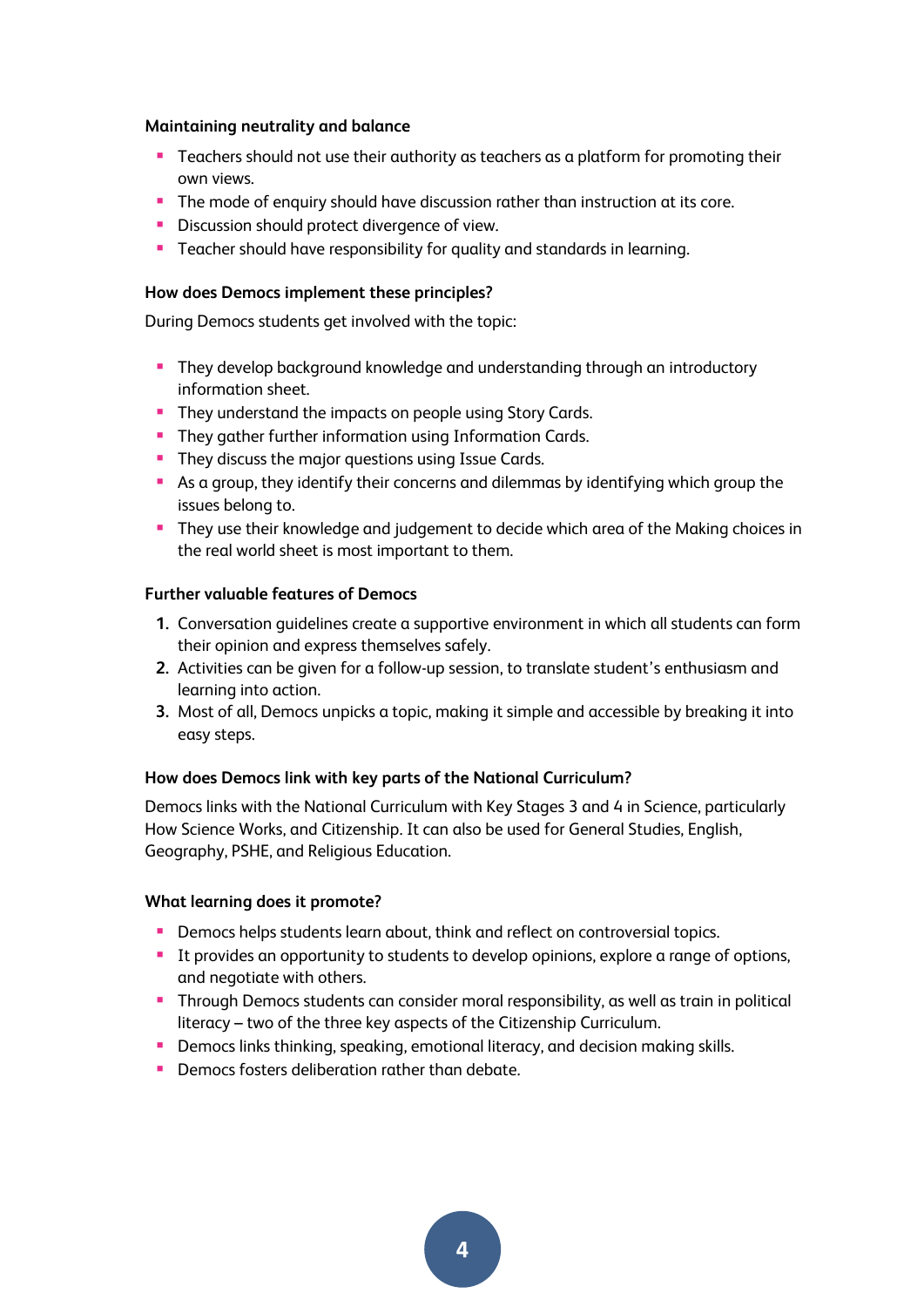#### **Democs with science students**

Democs can help students to:

- **Explore ideas about science, and its essential role in society.**
- **Develop scientific literacy.**
- **Develop a critical approach to scientific evidence and methods.**

### C Using Democs effectively in the classroom: A step by step guide.

The whole process is outlined on the PowerPoint presentation. These notes are designed to support you through that process.

#### **Tips for facilitating Democs**

- **1.** Give clear instructions (briefing).
- **2.** Ensure all students understand what they have to do and what is expected of them.
- **3.** You may have to demonstrate.
- **4.** During the action trouble shoot, listen, support, help, challenge, and maybe demonstrate to small groups or whole group if common problem.
- **5.** Debrief as described (you could also include discussions you had listened to during the action).
- **6.** Follow-up to consolidate the learning.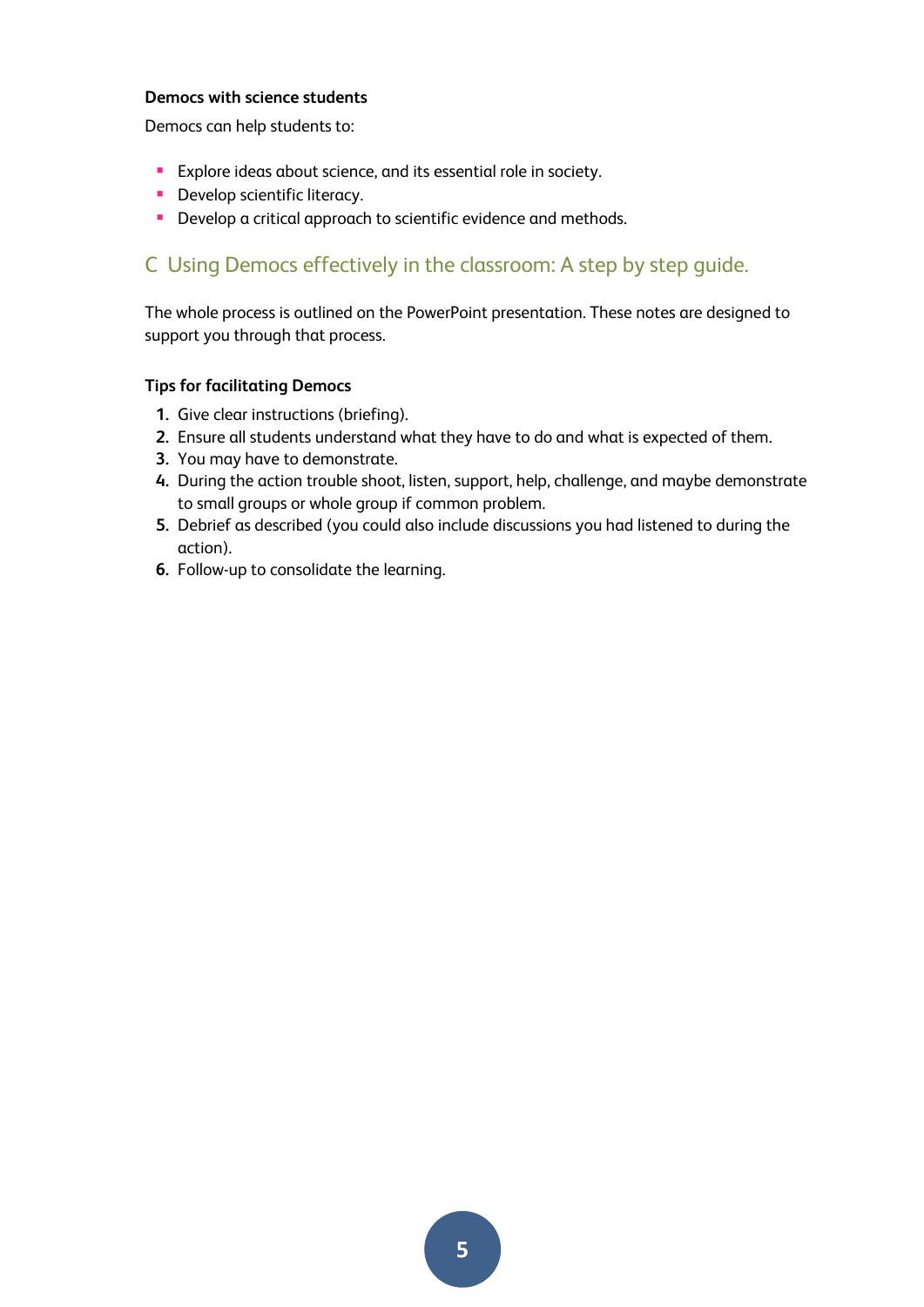# **Kit Contents**

Each Democs kit contains the following:

- One set of instructions (which you're reading!)
- **What is bioenergy hand-out (page 9).**

#### **Main cards**

You can use these cards every time you play:

- 7 large pink story cards (Set S)
- **39 (green) information cards (Set A)**
- 37 (blue) issue cards (Set B)

#### **Single-use items**

These items get written on during the game. We've given you enough for one or two games, but after that you'll need to go on [www.bbsrc.ac.uk/bioenergydialogue](http://www.bbsrc.ac.uk/bioenergydialogue) and print some more.

- 8 blank cards
- **10 white cluster cards**
- 8 'Making choices in the real world' forms
- $\blacksquare$  1 feedback form

# **Basic Elements of the Game**

#### **Story Cards (Set S)**

These are stories about some people and situations to do with bioenergy. All but one of the people are fictitious but the stories are based on real issues which have arisen, or ones which might arise in the future.

### **Information Cards (Set A)**

These are facts about bioenergy. These come from experts and reliable sources of information.

#### **Issue Cards (Set B)**

These are different people's viewpoints and opinions on bioenergy. They are here to make you think, but they might be things that not everyone thinks are true.

#### **Blank Cards**

If anyone thinks of something important that's not included, they can write it down on a blank card.

#### **Making Choices in the Real World**

These are sheets which players use at the end to say how important the various goals for biofuels are. One copy is given to each player.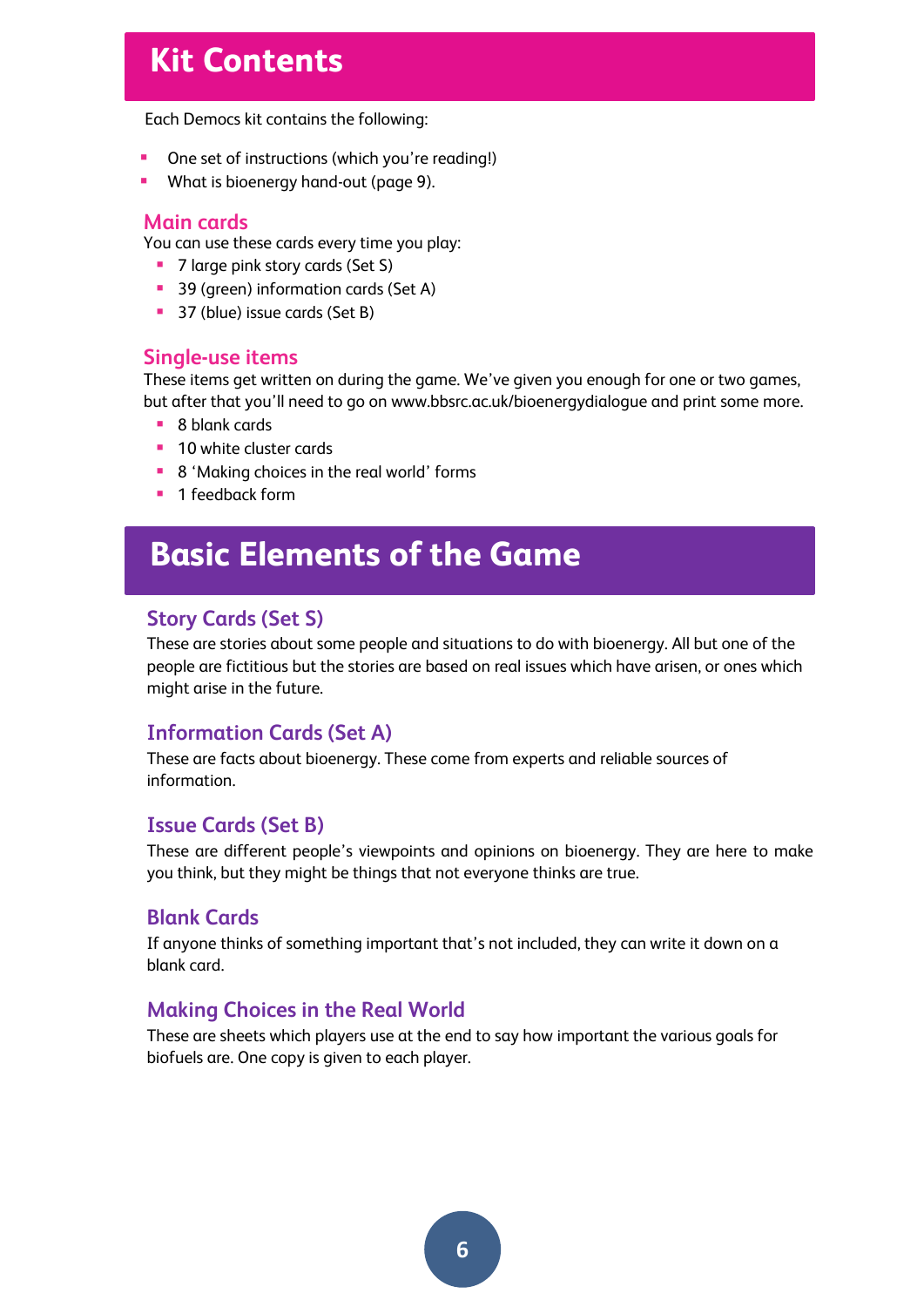### **Lessons 1 and 2**

#### **Step 1: Introducing Democs to the students**

Introduce to the students that they are going to participate in a series of activities about a controversial area of science. This will lead them towards evaluating the issues around biofuels. It is useful to show the PowerPoint presentation in this step on a whiteboard or computer, so students know what they will be doing.

#### **Step 2: Conversation guidelines**

With some groups of students it is important to set ground rules. You can either introduce the set of conversation guidelines (page 11) to the students, OR they can develop their own.

#### **Step 3: Developing the background knowledge and understanding of the students**

These utilise the "what is bioenergy" information sheet. The sheet is read and then questions a-g answered. The students work in pairs on these activities in the classroom, or individually if they are done as homework activities. These will help them to develop their knowledge and understanding of the basic science and issues underpinning the topic.

#### **Step 4: Using the story cards**

This step is to enable the students to identify that there are various views and concerns surrounding the biofuels debate.

- **The dealer deals out the story cards (some may have to share depending on the size of** groups).
- **They read their cards.**
- **They take it in turns to read their two story cards out to the group.**
- **They then make a list of the views and concern of each character as a group.**

#### **Step 5: Information cards**

Utilise the information cards

- Give each group of four a set of the information cards.
- **The dealer deals out all the cards.**
- **Each student reads their cards. They choose two cards that are important to them or relate** to their story character.
- **They place the unwanted cards to one side, face down.**
- **They take it in turns to read their 2 cards to the group.**
- **They then discuss why they think they are important.**

#### **Step 6: Issue cards**

The aim of this round is for the students to engage in an open debate that will allow them to deliberate the different views. They will take on the role of their story character and debate with the other "characters" using the issue cards.

- Give each group of four a set of the issue cards. The dealer deals out all the cards.
- **They read their cards, choose 2 that are most important to their story character.**
- **Place the unwanted cards to the side face down.**
- **Each person reads their 2 chosen cards to the group.**
- **They place the chosen cards on the table.**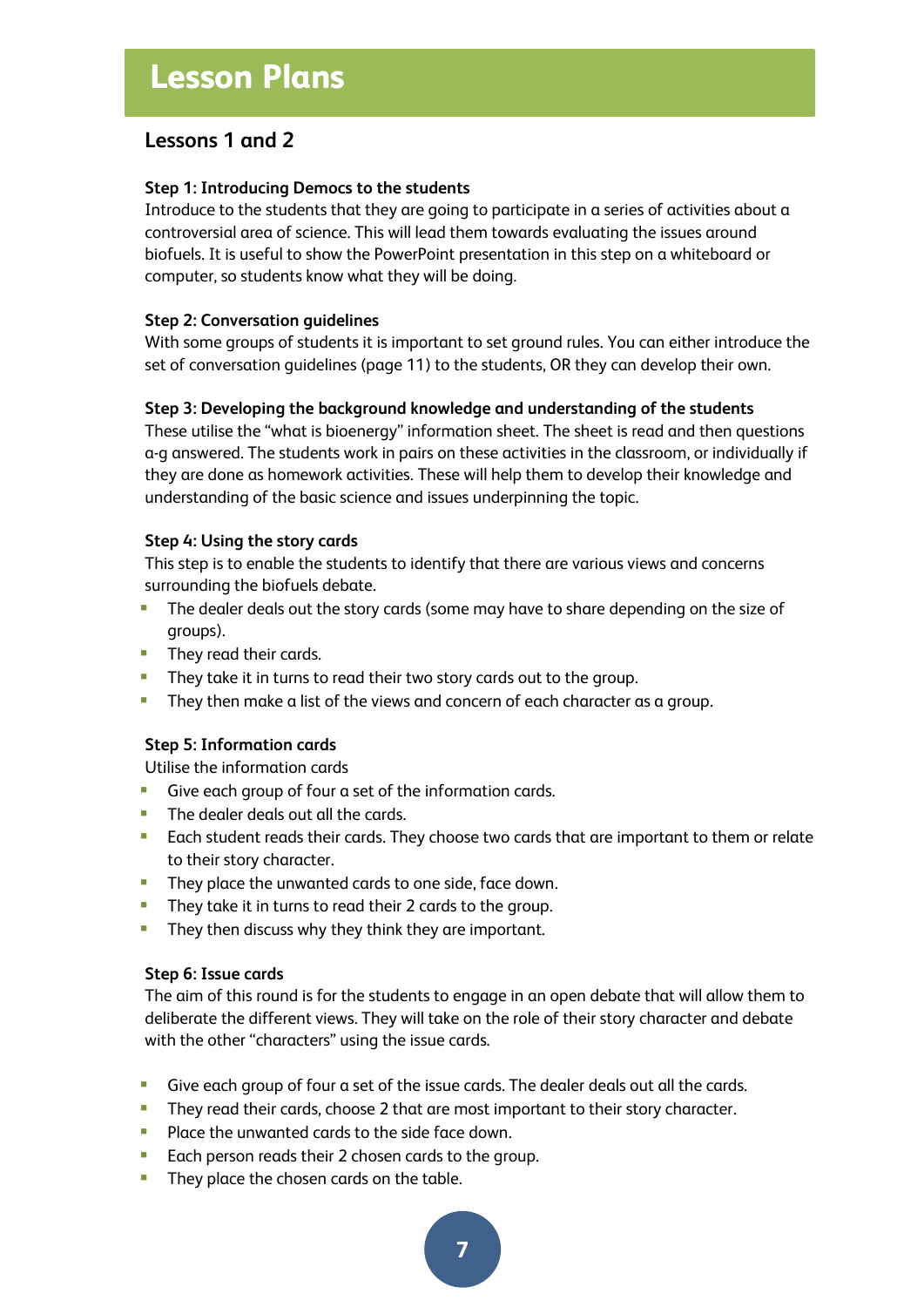**They discuss why the cards are important in relation to their story character.** 

#### **Step 7: Clusters**

- Students take the issues that they have chosen and group them according to the correct cluster on the making the choices in the real world form.
- **They should also think about which cluster their story character would think is most** important.
- **They may also create their own cluster if they think of one.**

#### **Step 8: Voting - Making choices in the real world**

- **For each group students fill in a making choices in the real world form.**
- Ask the students which cluster they think is most important to them and why.

#### **Step 9: Debriefing**

- Ask three or four groups to present their discussion back to the class.
- **Summarise the feedback on the voting.**
- **•** You may also have to sensitively correct any misconceptions on the topic that have arisen during the activity.

#### **Step 10: Follow-up**

It is important to consolidate the learning by using a follow-up activity which enables the students to individually, or in their groups, communicate their ideas, thoughts and feelings about the issue.

- **Give out a follow-up activity sheet to each student.**
- **IFM** In their groups, students decide which follow-up activity they are going to undertake e.g. write a letter to the secretary of state, a newspaper article, a public information leaflet or poster. In each case the students should:
	- Outline the background science
	- What the issues are
	- What different people think about the issue
	- What they think and why.
- **Each group presents its work to the class, and the presentation is evaluated against the** group's criteria for success.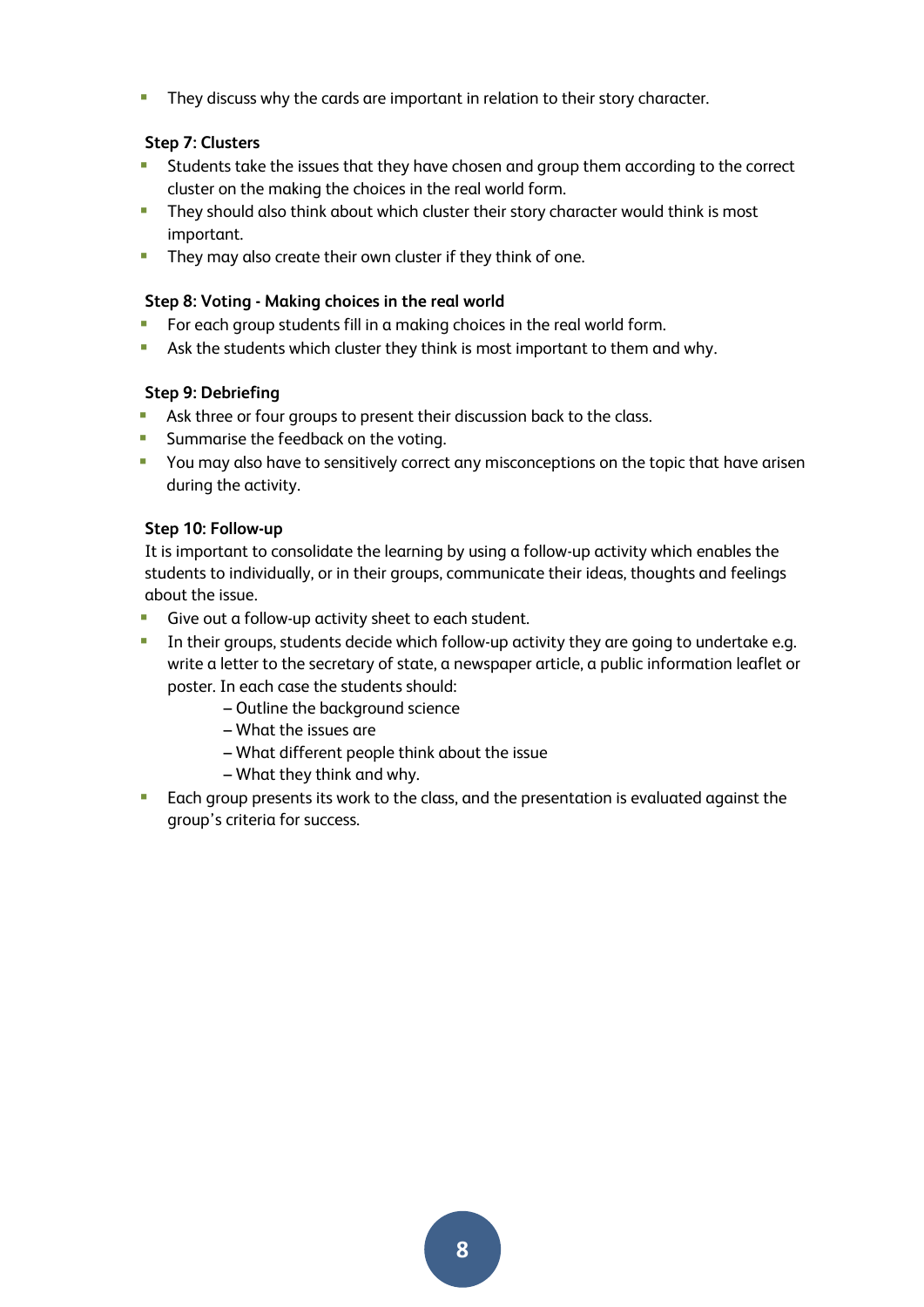# **What is bioenergy?**

Bioenergy is a general term for any way of using biological materials (collectively called 'biomass') from plants, animals or humans to produce energy. This can be burning solids directly like wood or household rubbish, or converting crops, residues or wastes into liquid (biofuels) or



gas (biogas). A waste is something which has no future use and is discarded, like carbon dioxide when fuel is burned in a car. Residues are things which aren't the main product but are not necessarily just wastes, like straw from a food crop. A residue might be used for something else, like ploughing straw back as a soil nutrient.

This game focuses mainly on biofuels, which are renewable liquid or gaseous transport fuels derived from various types of plant or animal material. The aim is to replace oil and gas from fossil fuels; to contribute to energy security, to help tackle climate change by reducing greenhouse gas emissions and to facilitate economic development.





Biofuels are renewable because fresh supplies of the plants and the by-products used to make them can be produced as needed. So in theory there could be an unlimited amount and a secure supply, whereas once you use up fossil fuels they are gone. In principle, biofuels should also be 'carbon neutral' - only returning the carbon dioxide to the atmosphere which the plants had absorbed in growing. In practice, other factors may offset some of the climate change improvement, as we shall see.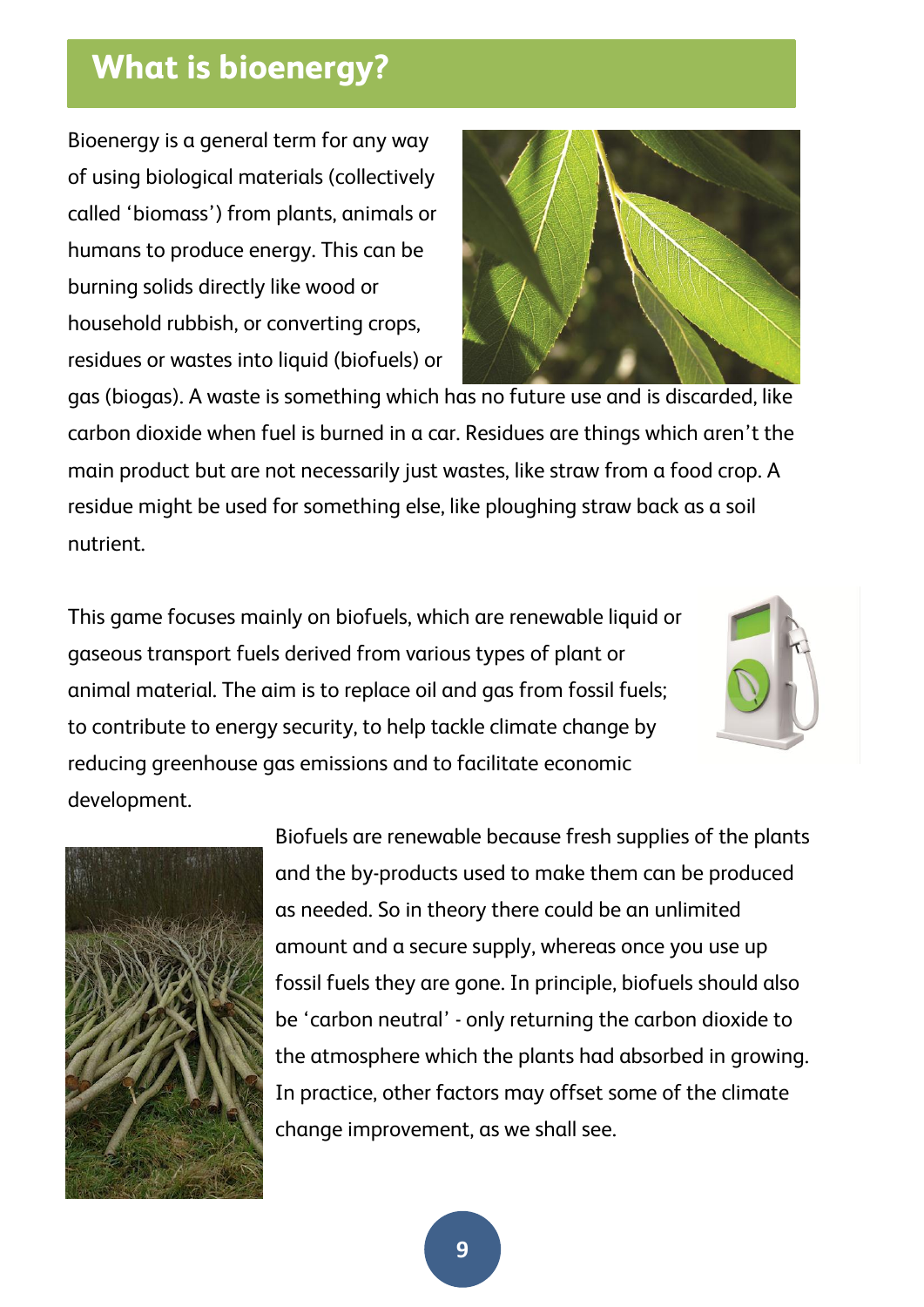### **The main current biofuels:**

- 1. Bioethanol is a replacement for petrol. It's the same alcohol as in fermenting grapes or barley for wine or beer, but currently it's typically produced from sugar cane or beet, or cereals like maize, wheat and rice, and distilled to be used as fuel.
- 2. Biodiesel is a replacement for diesel oil. It is mainly made from vegetable oils (this is how diesel oil was first produced, in fact).
- 3. Biogas is produced from decomposition of animal or plant material a process called anaerobic digestion.

### **There are three stages in producing biofuels from crops:**

- 1. Feedstock production: growing and harvesting crops.
- 2. Conversion of feedstock into biofuel.
- 3. Most biofuels need to be blended with fossil fuels and transported so they can be sold at biofuel pumps.

First generation biofuels used commercially today have mostly used existing food crops like maize and vegetable oils, and have been



controversial. New biofuels technology aims to use abundant biomass feedstocks of non-food crops (like willow trees or grasses) or unused residues from food crops (e.g. woody parts like straw), or perhaps eventually water-borne algae. Unfortunately these are all more difficult to process into fuel, and need development to become economically viable. Other considerations include the need for minimal input of resources like fertiliser, land or water, and minimising harms to the environment or local populations and livelihoods.

New biofuels could also become very valuable as replacements for oil as the feedstocks to make chemicals, plastics other industrial materials.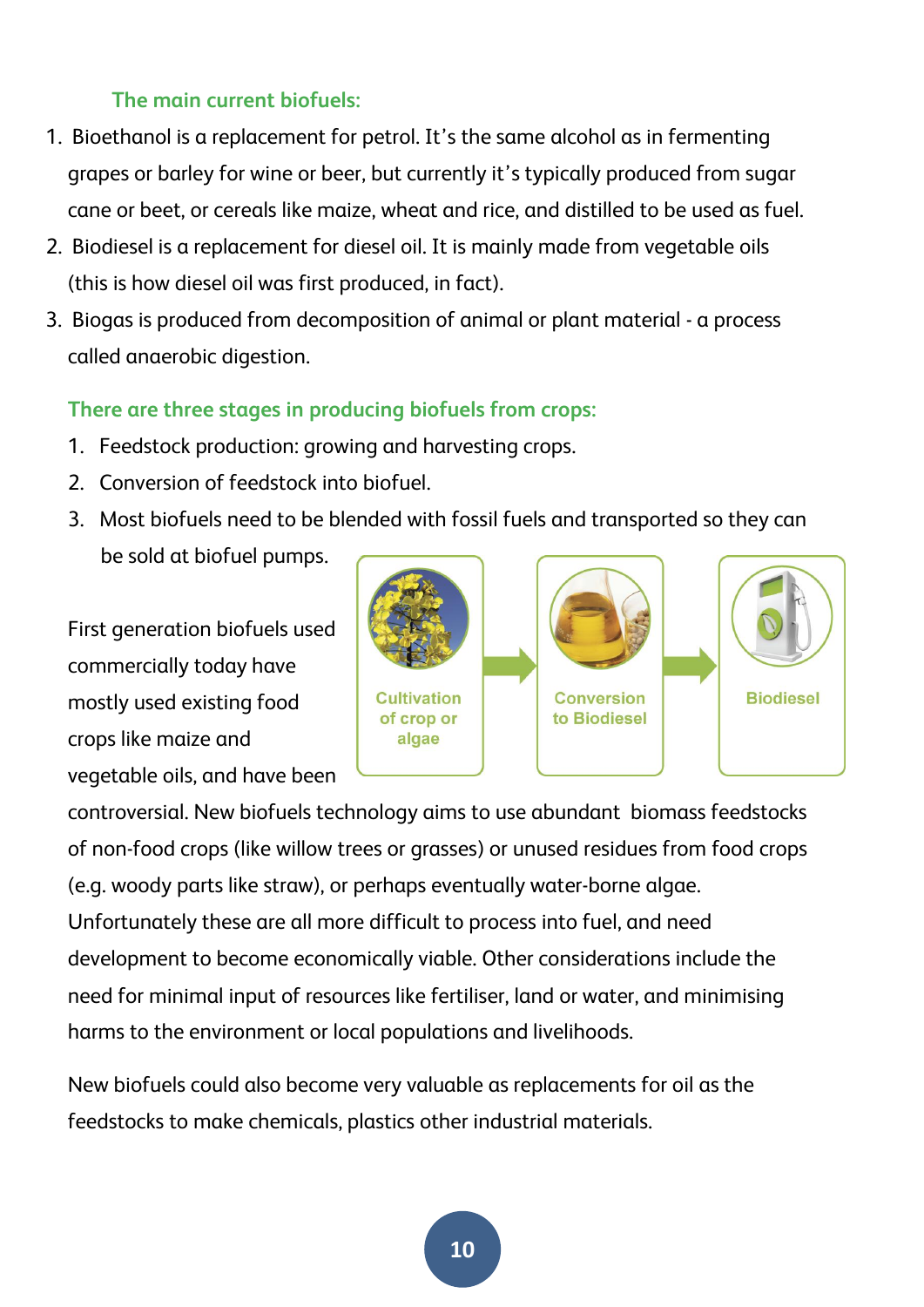# **How to play the game**

#### **Conversation Guidelines**

- We are all equal one person one voice/vote.
- Your view matters especially if you are the only one that holds it.
- You have a right to be heard but so does everyone else.
- **EXTER 15 Instening is as important as speaking so work at understanding as well as being** understood.
- Find common ground  $-$  look for where you agree.
- Don't worry if you are surprised or confused it might mean that you are learning something new.

# **Timetable – 90 minute version**

The timings below add up to 90 minutes. If you have longer, please increase the timings appropriately. The Democs game can be carried out over a number of lessons. If possible carry out the discussion in a double lesson.

| Introduction                  | 10<br>mins | Players read through "Whats bioenergy?" and<br>answer the questions in their groups.                                                                                                           |
|-------------------------------|------------|------------------------------------------------------------------------------------------------------------------------------------------------------------------------------------------------|
| Round 1:<br><b>Stories</b>    | 10<br>mins | Players use the story cards to introduce some of<br>the issues about bioenergy through the story<br>characters.                                                                                |
| Round 2:<br>Information       | 15<br>mins | Players are dealt a hand of information cards<br>about bioenergy. They choose two that interest<br>them, to share with the group.                                                              |
| Round 3:<br><b>Discussion</b> | 15<br>mins | Players select from the issue cards in the same<br>way, opening up ethical and social questions that<br>they think. They also need to think about how<br>their character would view the issue. |
| Round 4:<br><b>Clusters</b>   | 25<br>mins | Players group the issue cards into the cluster they<br>think it fits best. They also share which cluster<br>their story character would think is most<br>important.                            |
| Round 5:<br>Voting            | 15<br>mins | Players give their views by individually filling in the<br>Making Choices in the Real World forms.                                                                                             |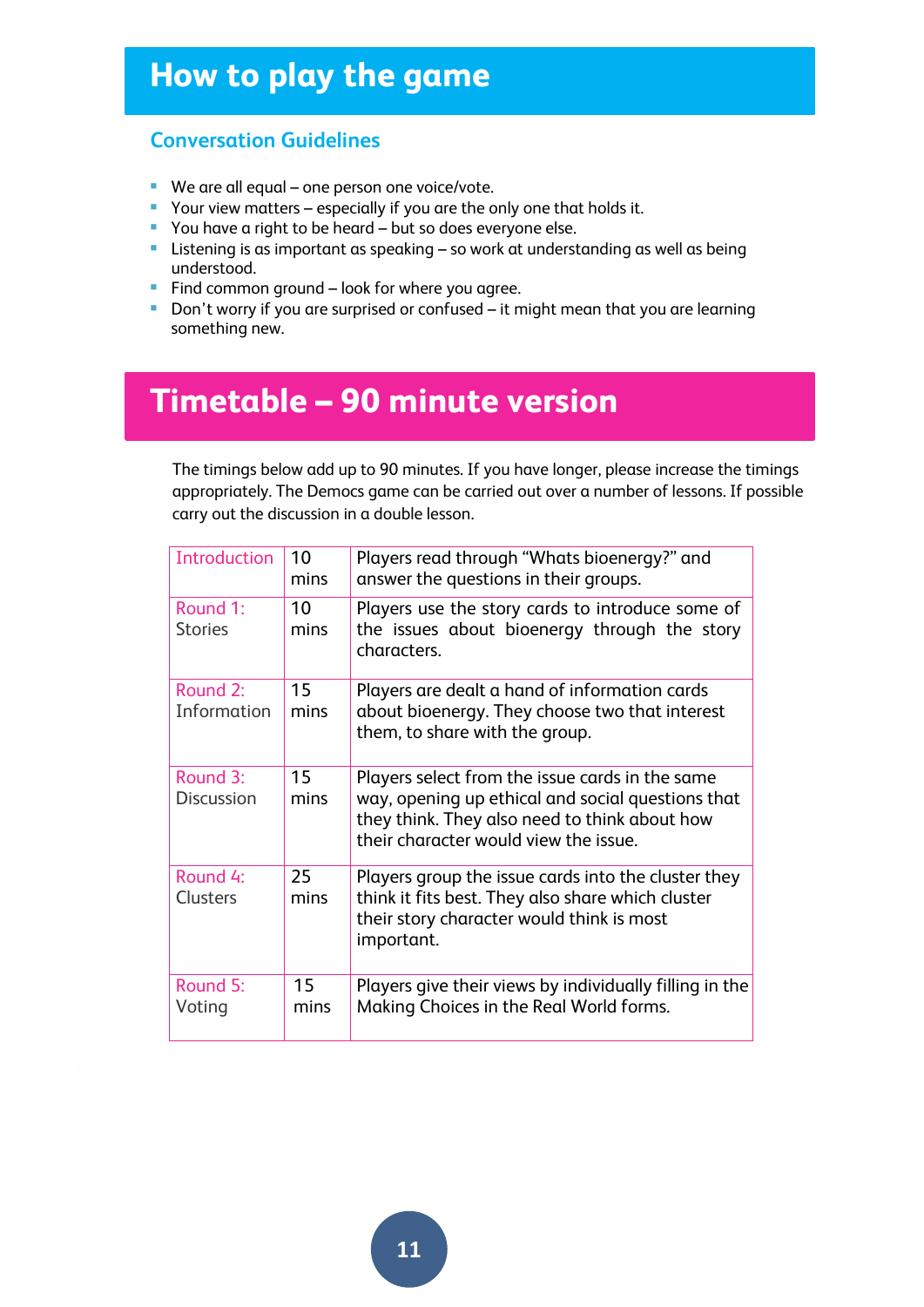# **Round 1 – The Reading Round**

In this activity you will explore some of the issues surrounding bioenergy and finally decide where you stand on this topic.

- **1.** Read through 'What is Bioenergy?'
- **2.** Get into your discussion groups. Your teacher may have already put you into groups. Elect a chair person and answer the following questions.
	- **a)** What is bioenergy?
	- **b)** What is the difference between waste and residue?
	- **c)** What are biofuels? How do biofuels differ to fossil fuels?
	- **d)** What challenges can biofuels help tackle?
	- **e)** How are biofuels renewable?
	- **f)** What does the term 'carbon neutral' mean?
	- **g)** What are the three main biofuels?

# **Round 2 – The Story Round**

- **1.** Shuffle the big pink story cards and give one to each player. (Some may have to share.) Each card ends in a dilemma.
- **2.** Read your card carefully. Make a list of the main views and concerns of your character in relation to biofuels.
- **3.** Tell the group what your character would want to happen with regards to biofuels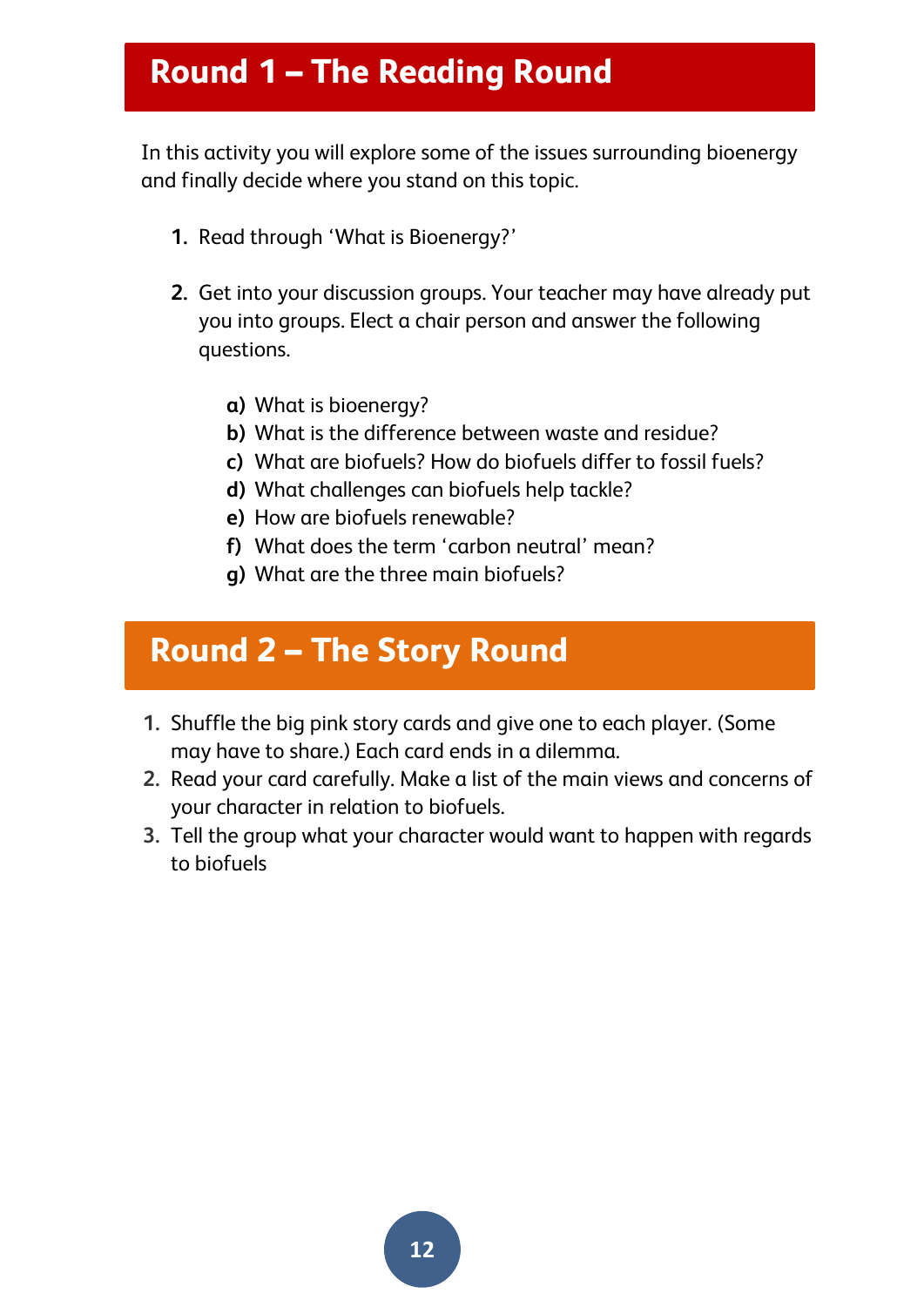# **Round 3 – The Info Round**

### **Which information cards are most important?**

- **1.** Shuffle the green information cards and deal them all out to the players. It doesn't matter if not all players have exactly the same number of cards.
- **2.** Each player should pick what they personally think are the two most important cards from their hand. Players can choose what "important" means for themselves. It could be:
	- Relevant to the dilemma on their story card
	- Interesting
	- Surprising
	- Something they strongly agree with
	- Something they strongly disagree with
- **3.** Ask players to take it in turn to play one card by reading it out to group and then explaining why they chose these.



### **Which issue cards are most important?**

- **1.** Shuffle the blue issue cards and deal them all out to the players. It doesn't matter if not all players have exactly the same number of cards.
- **2.** Each player should pick what they think their story character would think is the most important issues
- **3.** Ask players to take it in turn to play one card by reading it out to group and then explaining why they chose the card whilst acting as their character. Once a player has finished reading the card out, other players can share their views and opinions. Once the discussion has finished, the player puts the card down face up next to their story card. Each player should have two cards, so you need to go around twice.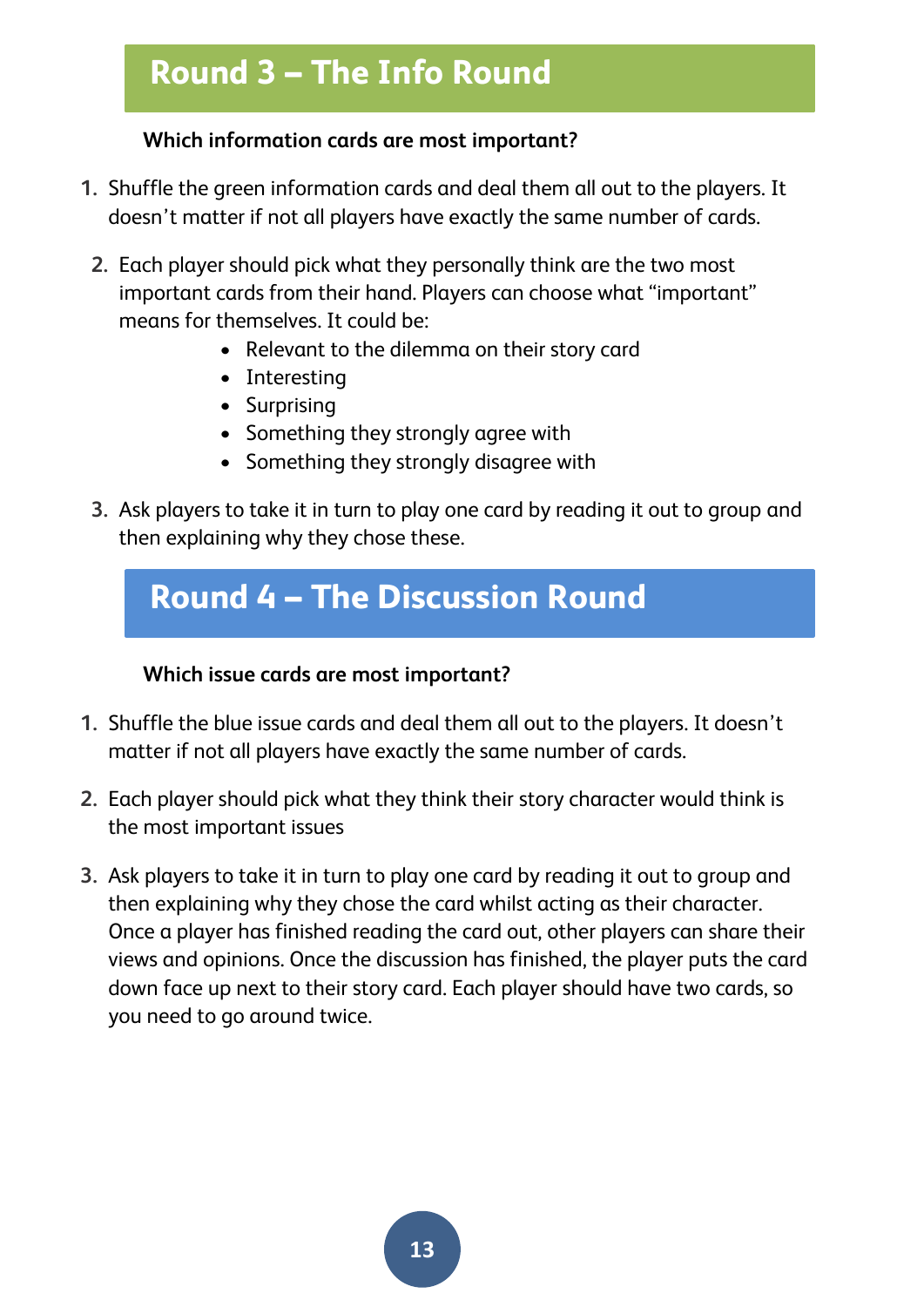# **Round 5 – The Cluster Round**

### **Which clusters do the issue cards fit into?**

The clusters are:

- Affordable transport for people and freight.
- Food security for all.
- Justice for the poor.
- Providing a livelihood for local people.
- Maintaining local ecology (soil, nutrients, biodiversity, etc.).
- Reducing global warming.

Group the issue cards in the separate clusters.

**You may also think about the wider implications of the issues in relation to biofuels.** 

# **Round 6 – The Voting Round**

**In this last round, players should fill in the Making Choices in the Real World forms.** 

- 1. Collect the sheets *Making choices in the real world sheet.*
- 2. Individually fill in the sheet.
- 3. Finally take some time to each discuss which cluster was most important to you and why.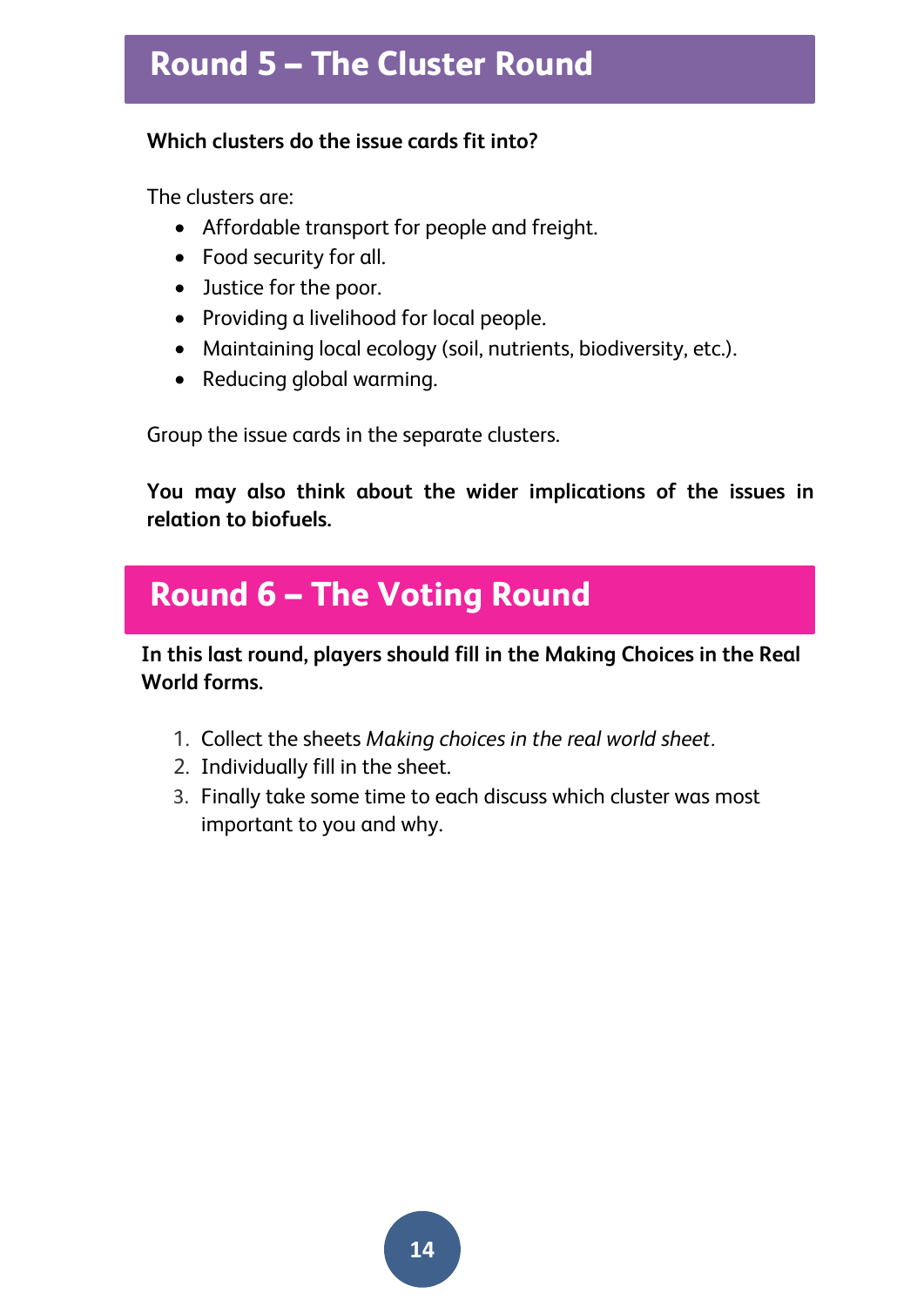# **Glossary**

**Bioenergy** - Energy including, heat, electricity and liquid fuels, derived from non-food feedstocks or from inedible elements and waste from food crops.

**Biodegradable** – Substances that are able to [decompose](http://www.biology-online.org/dictionary/Decompose) in a [natural](http://www.biology-online.org/dictionary/Natural) [environment.](http://www.biology-online.org/dictionary/Environment)

**Biodiesel** – An organic compound derived by processing and transesterification of plant oil or animal fats that can be used as a transport fuel in replacement of diesel derived from fossil fuel.

**Bioethanol** – Biofuel consisting of ethanol produced by the fermentation of plant material rich in sugar or lignocellulose.

**Biofuels** – A renewable fuel produced from biological material such as recently dead plants, animals or their waste.

**Biogas** – Renewable gaseous fuel comprised of methane (approximately 60%) and carbon dioxide, produced by anaerobic digestion of organic material by microorganisms. Can be used as a transport fuel or, as a replacement for natural gas.

**Biomass** – Any biological material that can be used either directly as a fuel, converted to a fuel or used in industrial or fibre production.

**Carbon dioxide (CO2)** – A gas produced by cell respiration and the burning of fuels. Used by plants for photosynthesis.

**Carbon footprint** – The amount of carbon dioxide emitted due to the consumption of fossil fuels.

'**Carbon neutral** - Applies to a process which occurs without any change in the total amount of carbon dioxide present in the atmosphere*.*

**Energy poverty** – A term for a lack of access to electricity, heat, or other forms of power.

**Energy security** – A term for an association between national security and the availability of natural resources for energy consumption

**Feedstock** – Biomass that can be used in the production of biofuels including edible crops, non-edible biological material, waste and residues.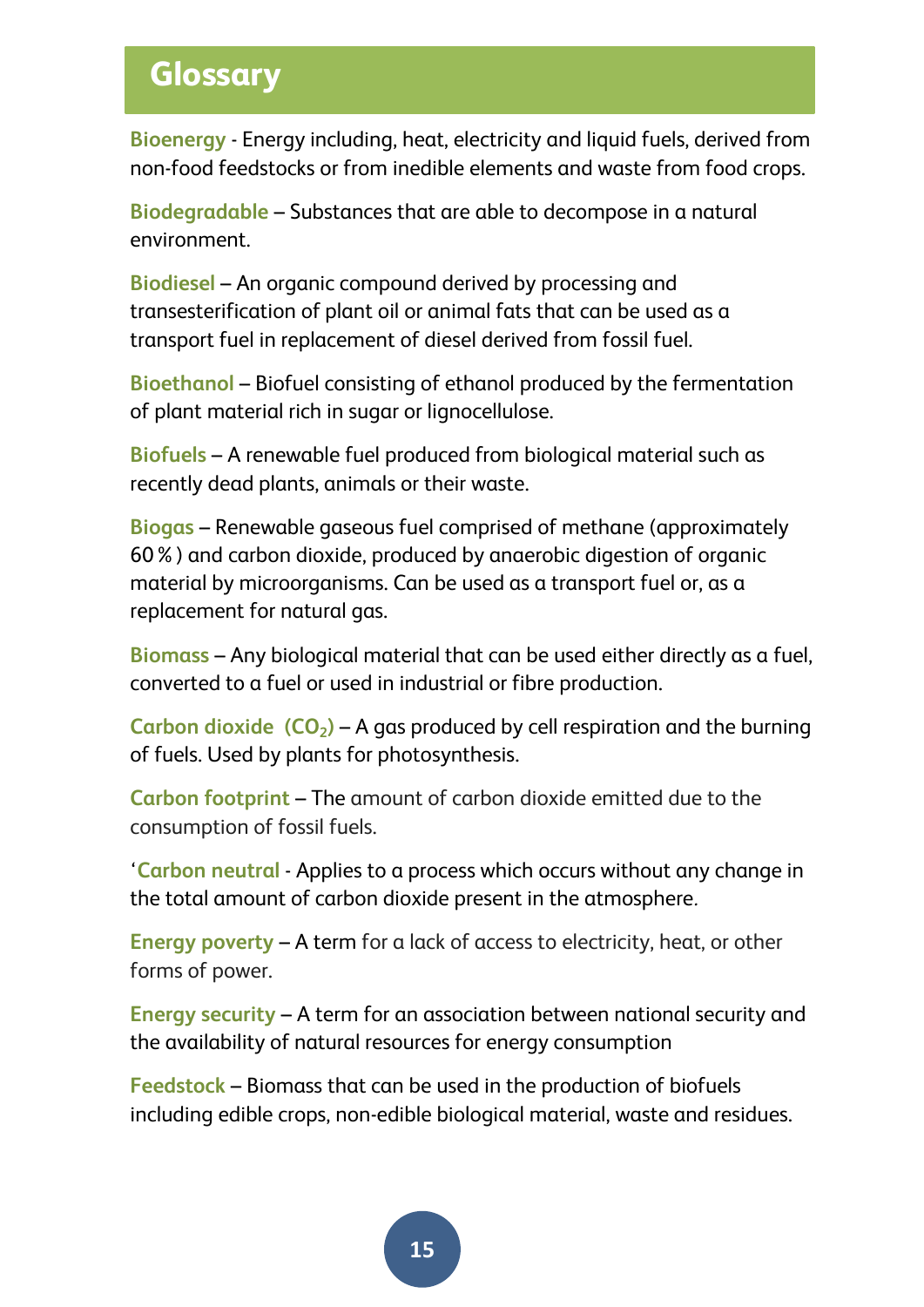**Fossil fuels** – Non-renewable fuels, such as coal, oil and gas, formed over millions of years from the decomposition, in anaerobic conditions, of plant and animal remains.

**Greenhouse gas** – Gas such as carbon dioxide that traps heat in the atmosphere

**Non-renewable** – A resource that cannot be renewed at the same rate as it is being used and will eventually run out.

**Renewable energy** – A resource that can be renewed more quickly or at the same rate as it is being used or is unlikely to run out due to inexhaustible supplies.

**Yield** – A measure of the amount of crop produced.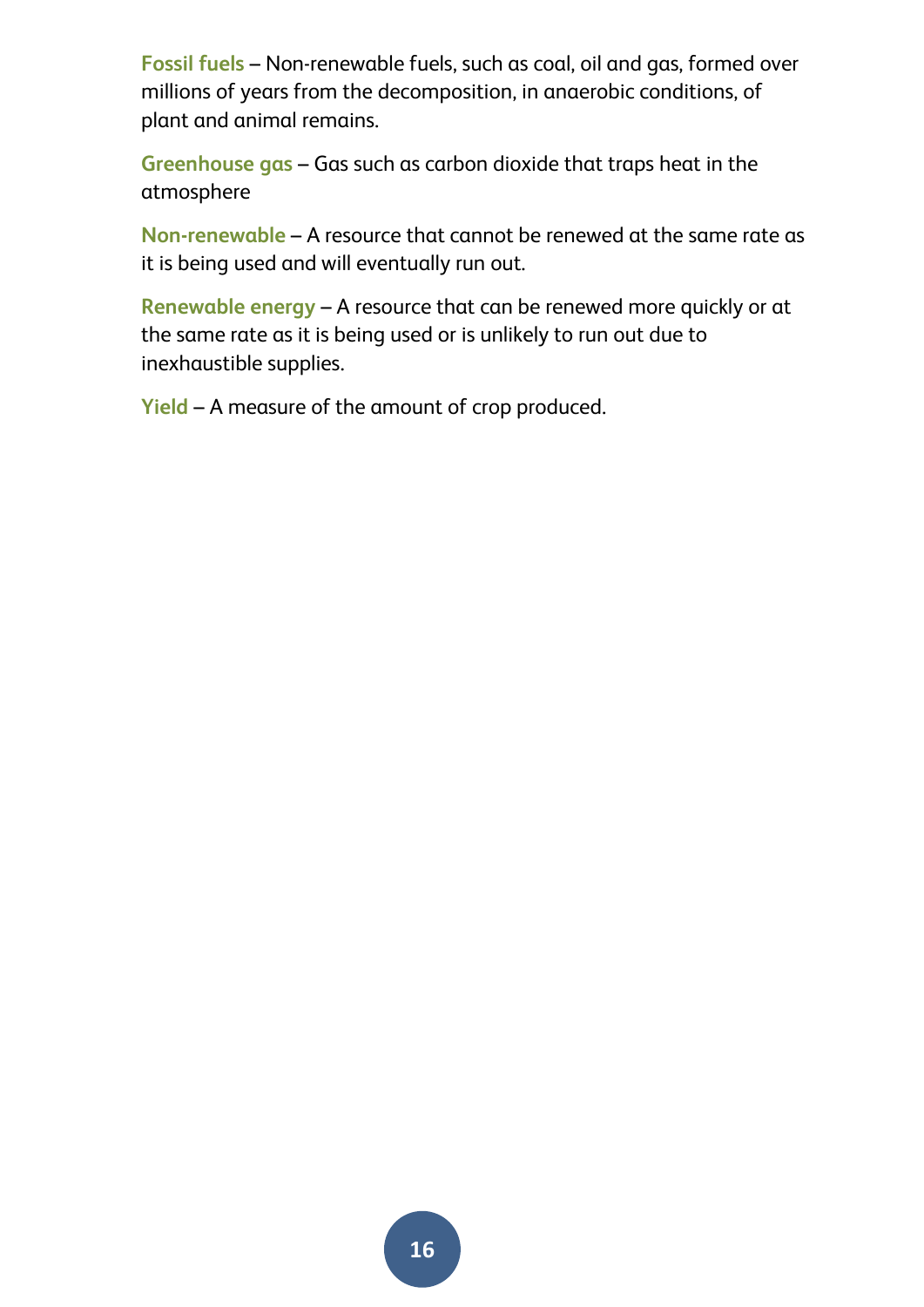# **Further reading and links**

Bioenergy public dialogue

The Royal Society, January 2008. *Sustainable biofuels: prospects and challenges*, Policy document 01/08, ISBN 978 0 85403 662 2.

Nuffield Council on Bioethics, April 2011, *Biofuels: ethical issues* ISBN: 978- 1-904384-22-9 [www.nuffieldbioethics.org/biofuels-0](http://www.nuffieldbioethics.org/biofuels-0)

Algal Research in the UK: A Scoping study for BBSRC, July 2011.